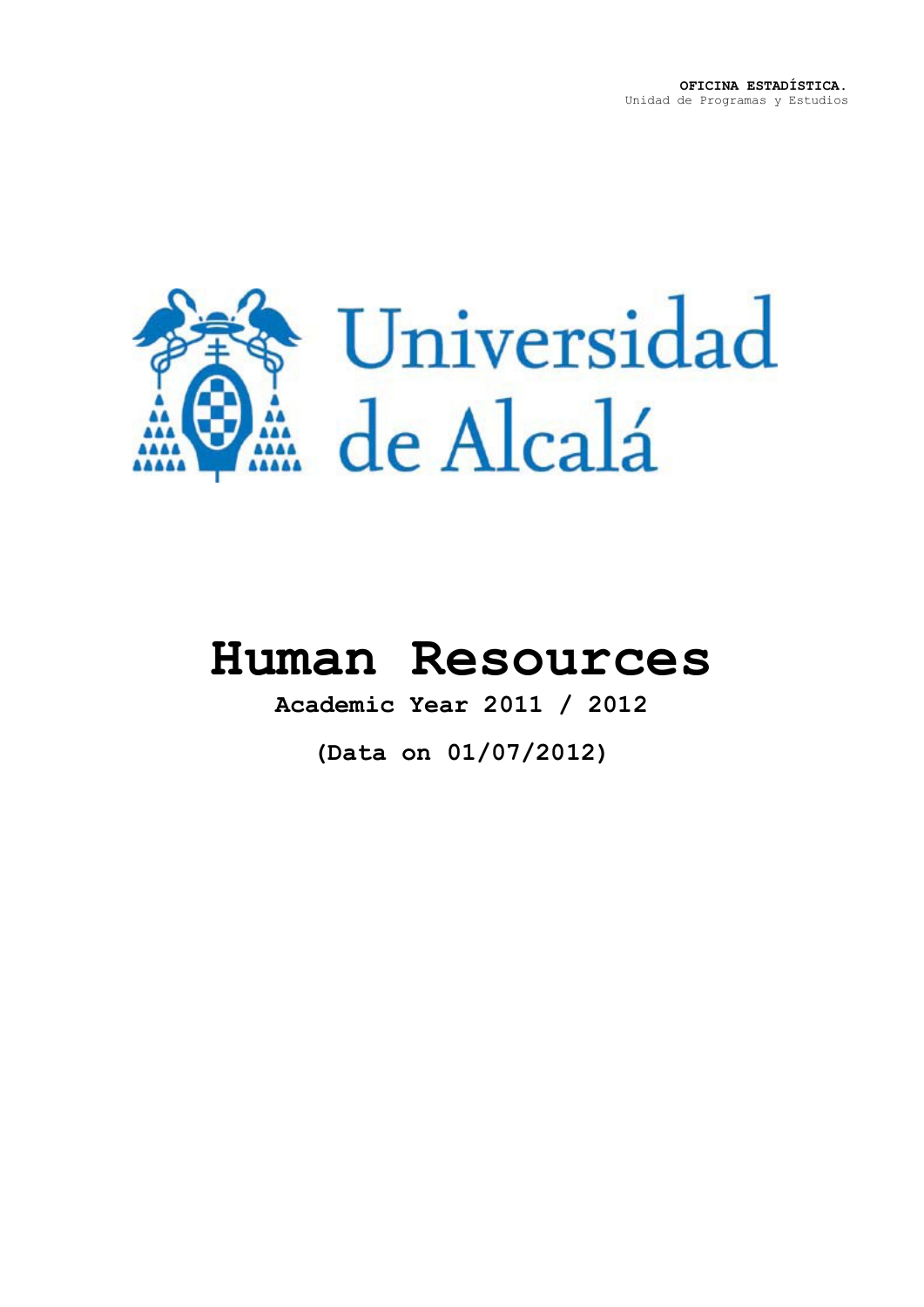**OFICINA ESTADÍSTICA.** Unidad de Programas y Estudios



## **I. 2 HUMAN RESOURCES**

**Teaching and Research Staff: (on 01/07/2012) Number of Researchers**: 259 **Number of Teachers: 1,822** 

#### **Gender Distribution**:

Female: 40.27 % Male: 59.73 %

#### **Honorary Professors:**

Practicum Honorary Professors: 269 Clinical Professors: 503 Honorary Professors Researchers: 46

#### **Non-teaching Staff:**

**Number of non-teaching Staff**: 790 **Gender Distribution**: Female: 63.63%

Male: 36.37%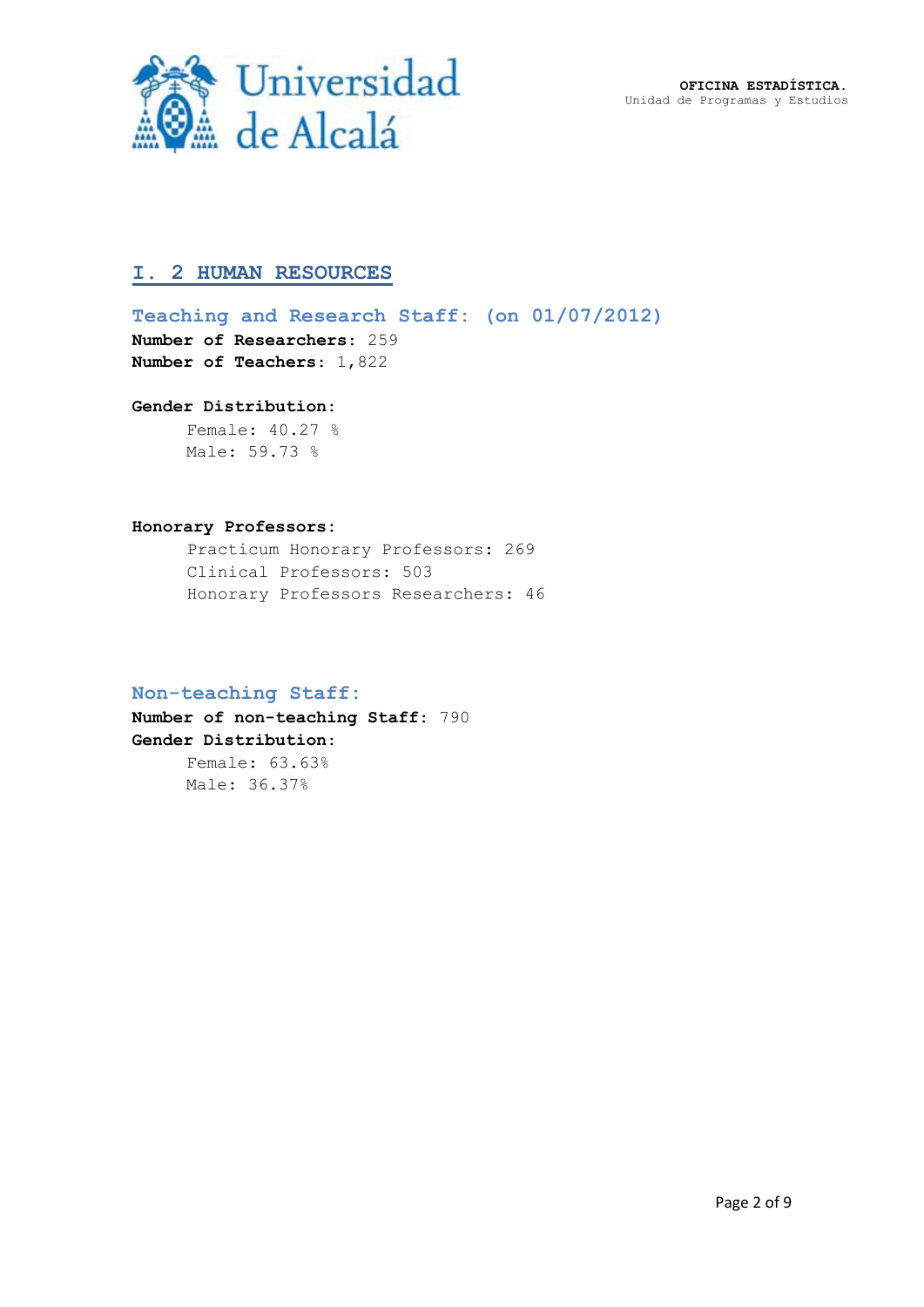

# **Teaching and Researching Staff**

|            |         | Civil Professional | Total |
|------------|---------|--------------------|-------|
|            | Servant |                    |       |
| Teacher    | 791     | 1,031              | 1,822 |
| Researcher |         | 259                | 259   |
| Total      | 791     | 1,290              | 2,081 |

|                   | Civil<br>Servant | Professional | Total |
|-------------------|------------------|--------------|-------|
| <b>TEACHER</b>    | 791              | 932          | 1,822 |
| Female            | 289              | 419          | 791   |
| Male              | 502              | 612          | 1,031 |
| <b>RESEARCHER</b> |                  | 259          | 259   |
| Female            |                  | 130          | 130   |
| Male              |                  | 129          | 129   |
| Total             | 791              | 1,191        | 2,081 |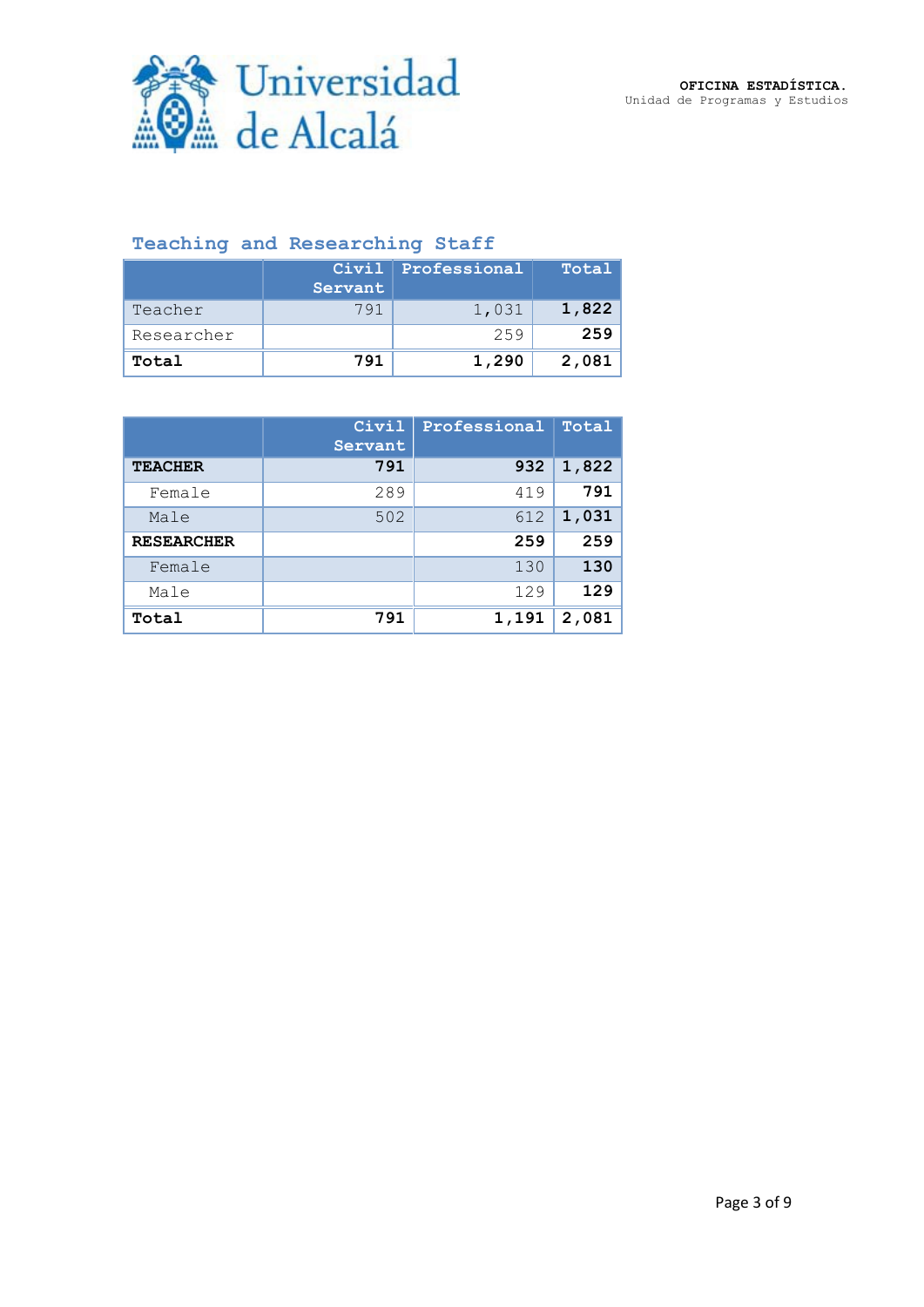

## **By Body/Category and Commitment:**

**Teachers:**

|                                      | Active        |               | Total |
|--------------------------------------|---------------|---------------|-------|
| C/C/E                                | $T.C.$ $T.P.$ |               |       |
| Professors, Head of Department       | 160           | 8             | 168   |
| University Teachers (T.U)            | 458           | 4             | 462   |
| T.U. Intern                          | 43            |               | 43    |
| Professors, Head of Department       | 13            |               | 13    |
| (University College Schools)         |               |               |       |
| Professors of the University College | 85            | $\mathcal{L}$ | 87    |
| Schools(T.E.U)                       |               |               |       |
| ATS/DUE (Enf.Guadal.)                | 8             |               | 8     |
| T.E.U. Intern                        | 10            |               | 10    |
| Professor Hired Doctor               | 68            |               | 68    |
| Prof. Collaborator                   | 23            |               | 23    |
| Prof. Assist. Doctor                 | 85            |               | 85    |
| Prof. Emeritus                       |               | 70            | 70    |
| Visiting Prof.                       |               | 1             | 1     |
| Associated Prof.                     |               | 387           | 387   |
| Assistant Prof. in Health Science    |               | 397           | 397   |
| Total                                | 953           | 869           | 1,822 |



**Professors Distribution by category**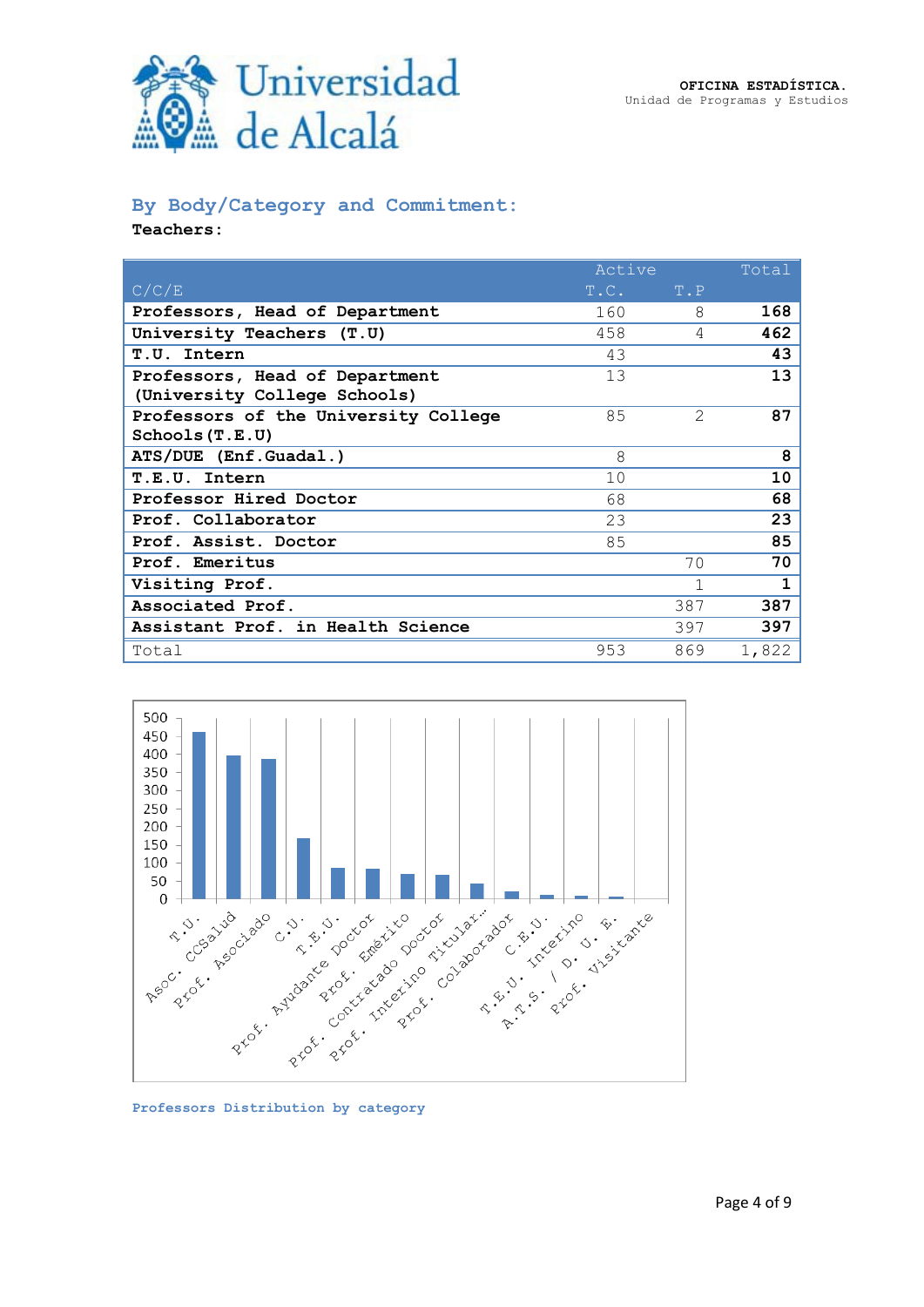

#### **Researchers**

|                                           |                                     | Total |
|-------------------------------------------|-------------------------------------|-------|
|                                           | Research Staff - Ramón y Cajal      | 13    |
|                                           | Research Staff (Hired for Projects) | 167   |
|                                           | Research Staff (Juan de la Cierva)  | 3     |
| Research Staff (in training)              |                                     | 57    |
|                                           | Research Staff (Finnova program)    | 1     |
| Research Staff (Postdoctoral<br>Mobility) |                                     | 5     |
| Staff UAH)                                | Research Staff (Perfec. Research    | 11    |
| Others                                    |                                     | 2     |
| Total                                     |                                     | 259   |



**Research Staff distribution**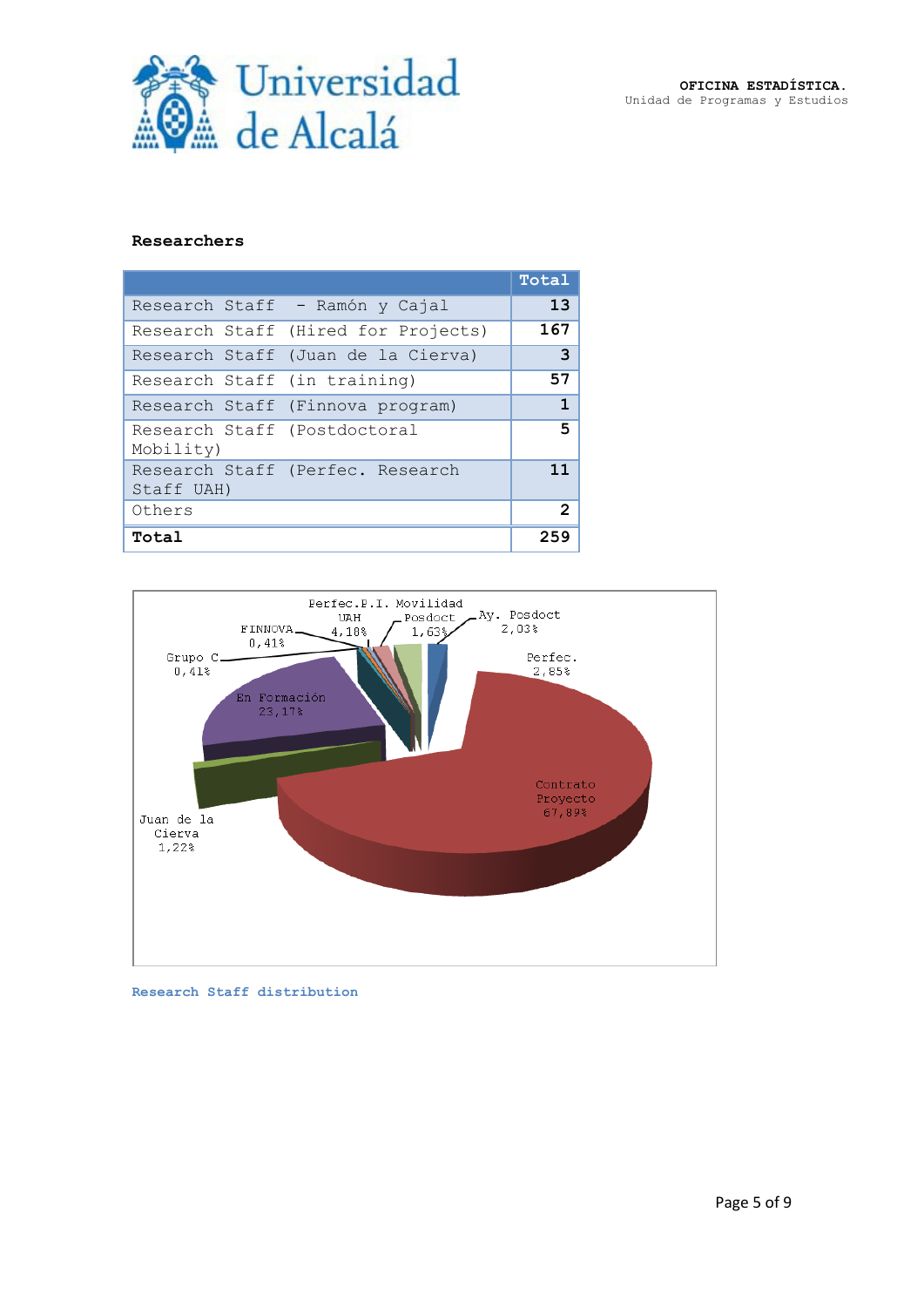



# **By Department:**

| Department                                        |     | <b>Teachers Researchers</b> | Total |
|---------------------------------------------------|-----|-----------------------------|-------|
| Anatomy and Human Embryology                      | 20  |                             | 20    |
| Architecture                                      | 78  | 2                           | 80    |
| Automation                                        | 69  | 7                           | 76    |
| Cell Biology and Genetics                         | 20  | 4                           | 24    |
| Plant Biology                                     | 21  | 14                          | 35    |
| Biochemistry and Molecular Biology                | 28  | 7                           | 35    |
| Computer Science                                  | 69  | 29                          | 98    |
| <b>Business</b>                                   | 79  |                             | 79    |
| Health and Socio Medical Science                  | 34  |                             | 34    |
| Surgery                                           | 89  |                             | 89    |
| Private Law                                       | 38  |                             | 38    |
| Public Law                                        | 29  |                             | 29    |
| Teaching                                          | 45  |                             | 45    |
| Ecology                                           | 16  | 14                          | 30    |
| Applied Economics                                 | 21  | $\mathbf{1}$                | 22    |
| Electronics                                       | 61  | 39                          | 100   |
| Nursing                                           | 102 |                             | 102   |
| Medical Specialties                               | 110 | 2                           | 112   |
| Statistics, Economic Structure and OEI            | 37  |                             | 37    |
| Pharmacy and Pharmaceutical Technology            | 11  |                             | 11    |
| Pharmacology                                      | 15  | 10                          | 25    |
| Philology                                         | 43  | 4                           | 47    |
| Modern Philology                                  | 66  | 8                           | 74    |
| Physics                                           | 32  | 8                           | 40    |
| Physiology                                        | 24  | 15                          | 39    |
| Physiotherapy                                     | 57  | $\mathbf 1$                 | 58    |
| Foundations of Law and Criminal Law               | 24  | $\mathbf{1}$                | 25    |
| Foundations of Economics and Economics<br>History | 49  | $\mathbf 1$                 | 50    |
| Geography                                         | 25  | $7\phantom{.0}$             | 32    |
| Geology                                           | 27  | 4                           | 31    |
| History I and Philosophy                          | 29  | 8                           | 37    |
| History II                                        | 23  | 5                           | 28    |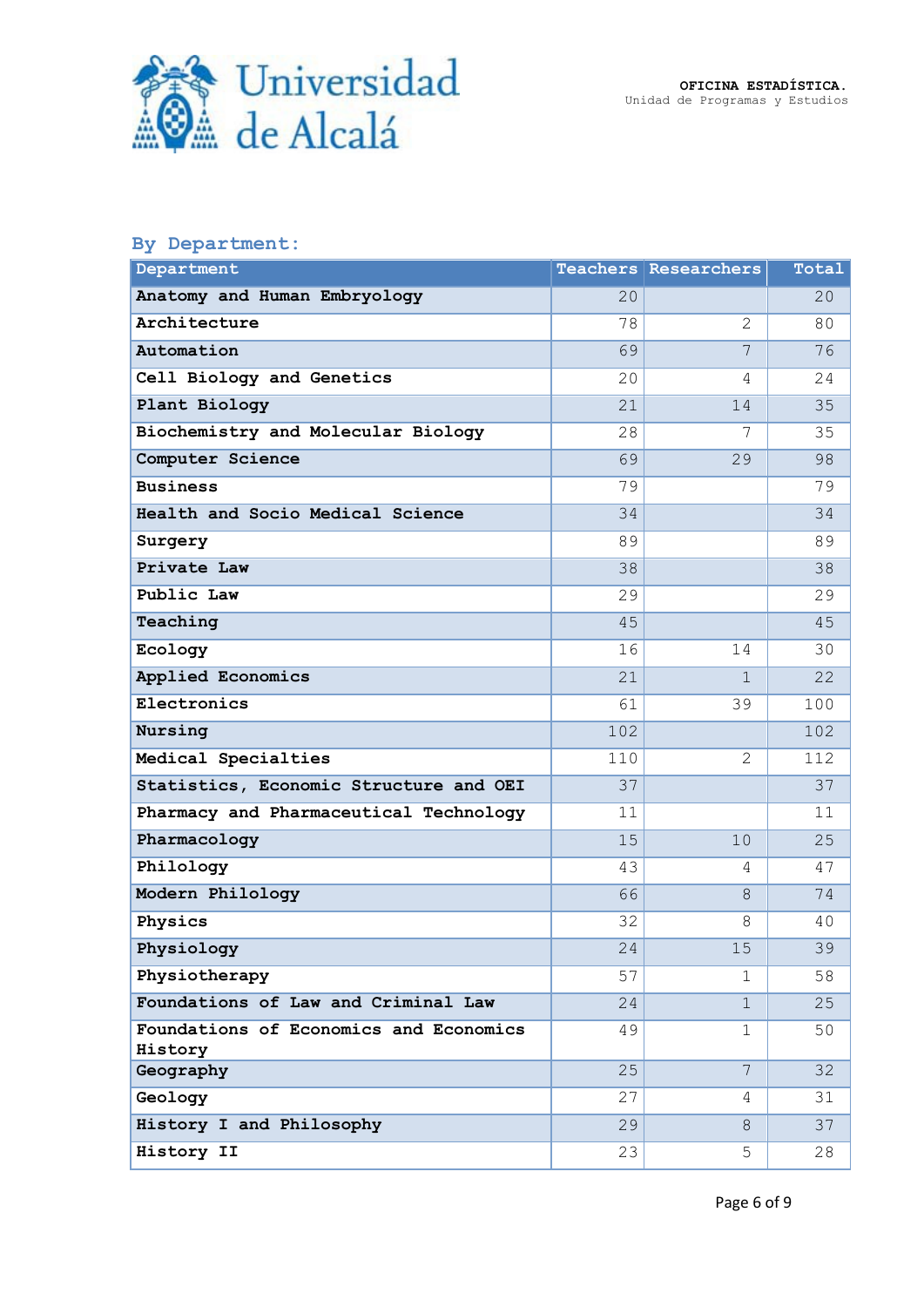

| Department                                       |       | <b>Teachers Researchers</b> | Total |
|--------------------------------------------------|-------|-----------------------------|-------|
| Mathematics                                      | 51    |                             | 51    |
| Medicine                                         | 123   | 7                           | 130   |
| Microbiology and Parasitology                    | 33    | $\mathcal{D}_{\mathcal{L}}$ | 35    |
| Nutrition, Food Science and Toxicology           | 15    |                             | 15    |
| Psychology and Physical Education                | 43    | 3.                          | 46    |
| Analytical Chemistry and Chemical<br>Engineering | 29    | 23                          | 52    |
| Physical Chemistry                               | 18    | 5.                          | 23    |
| Inorganic Chemistry                              | 19    | 13                          | 32    |
| Organic Chemistry                                | 25    | 5.                          | 30    |
| Signal Theory and Communications                 | 60    | 5                           | 65    |
| Zoology and Physical Anthropology                | 15    | 5                           | 20    |
| Total                                            | 1,822 | 259                         | 2,081 |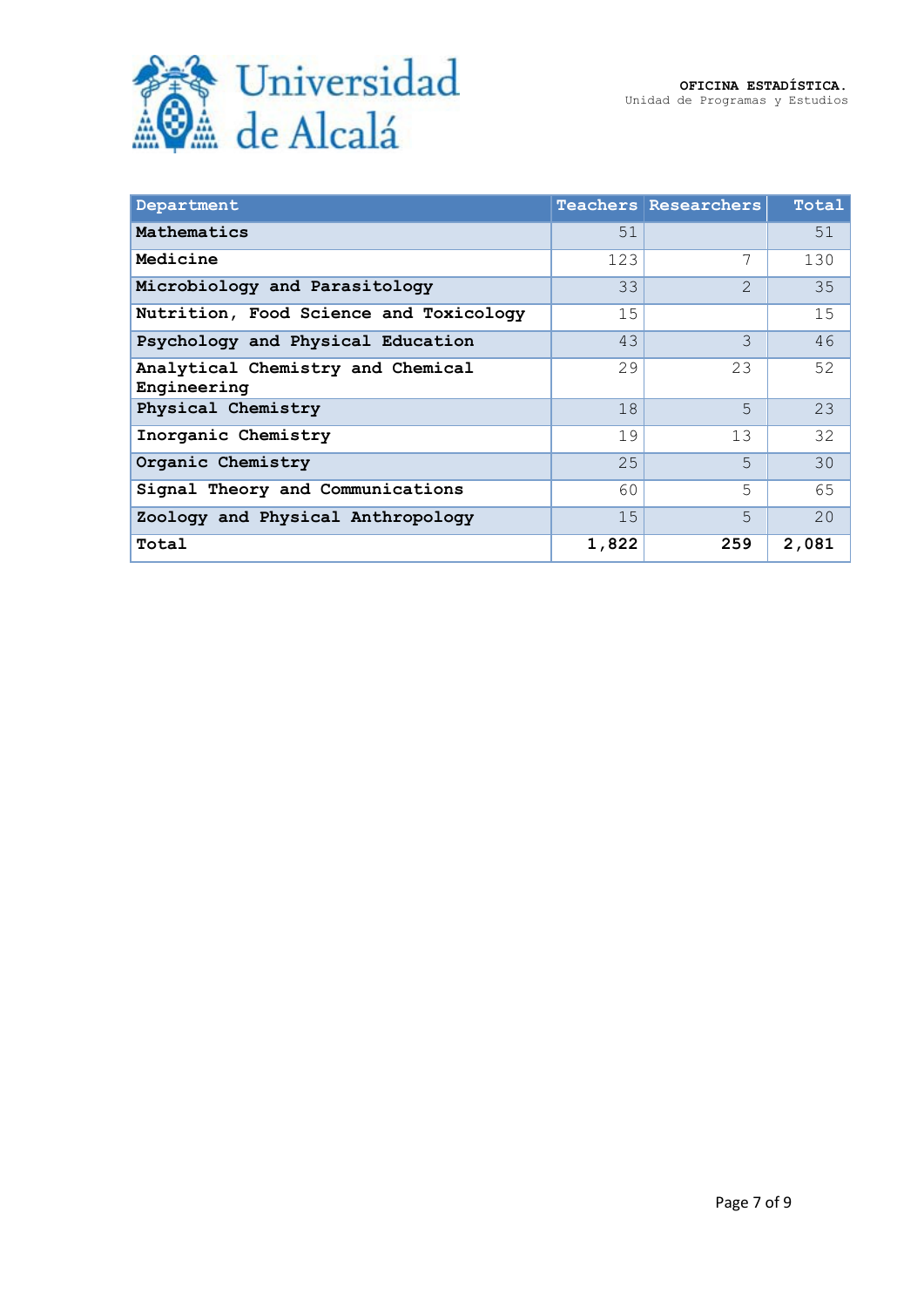

# **Non-teaching Staff:**

| Officials<br>Labor | 493<br>290 |
|--------------------|------------|
| Temporary          |            |
| Total              | 790        |

### **Non-teaching staff distribution (officials)**

|         | Officials |
|---------|-----------|
| Career  | 440       |
| Interim | 53        |
| Total   | 493       |

|         |    | כ ב |     | C <sub>2</sub> |  |
|---------|----|-----|-----|----------------|--|
| Carrier |    | 74  | 198 | 142            |  |
| Interim |    |     |     | 46             |  |
| Total   | 25 | 75  | 204 | 188            |  |



**Distribution by Group (Administration and Services Staff – Officials)**